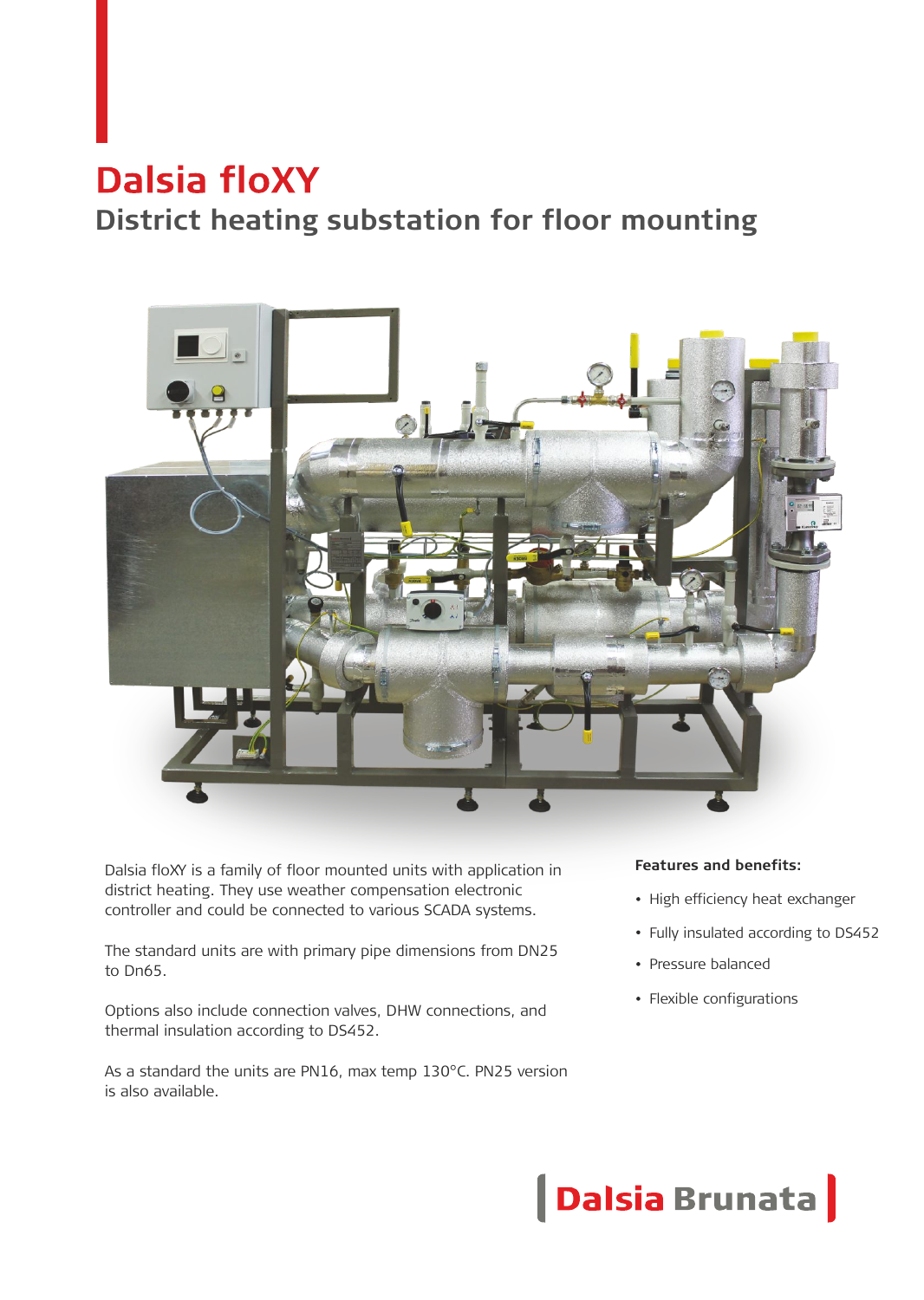## **Dalsia floXY** - easy and convenient

#### Cirquit diagram



\* The specified components are optional.

#### Design Example

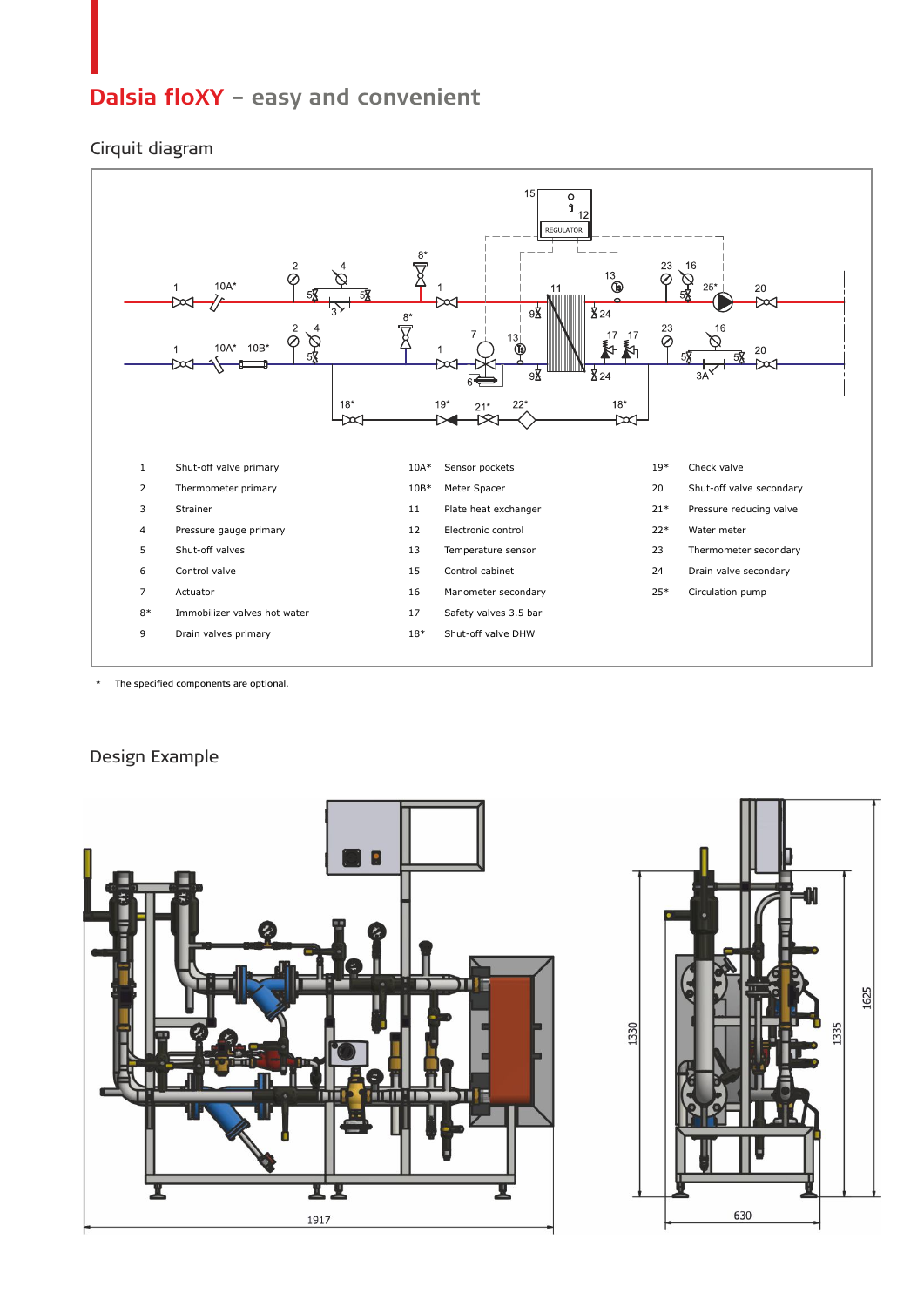# **Dalsia floXY** - easy and convenient

### Type designation of Dalsia floXY district heating units

| Type           | Pipe connection<br>primary | Pipe connection<br>secondary | <b>Dimensions</b><br>LxDxH | Weight |              |              | Heating power kw |              |                                                                    |
|----------------|----------------------------|------------------------------|----------------------------|--------|--------------|--------------|------------------|--------------|--------------------------------------------------------------------|
|                |                            |                              |                            |        |              |              |                  |              | 90-45/40-70  90-50/40-70   90-55/50-70   90-60/55-75   90-65/60-80 |
|                | DN mm                      | DN mm                        | mm                         | kg     | $^{\circ}$ C | $^{\circ}$ C | $^{\circ}$ C     | $^{\circ}$ C | $^{\circ}$ C                                                       |
| $f$ lo $XY$ 25 | 25                         | 40                           | 1900x600x1500              | 100    | 150          | 130          | 110              | 100          | 90                                                                 |
| $f$ loXY 32    | 32                         | 50                           | 1900x600x1650              | 120    | 225          | 200          | 160              | 150          | 125                                                                |
| $f$ loXY 40    | 40                         | 65                           | 2000x650x1650              | 200    | 350          | 300          | 240              | 225          | 200                                                                |
| $f$ lo $XY$ 50 | 50                         | 80                           | 2300x700x1650              | 300    | 500          | 445          | 350              | 330          | 290                                                                |
| $f$ loXY 65    | 65                         | 100                          | 2500x800x1850              | 350    | 650          | 560          | 450              | 430          | 370                                                                |

| Type           | Flow<br>primary | Pressure loss<br>primary | Flow<br>secondary | Pressure loss<br>secondary | Pump 40 kPa  |
|----------------|-----------------|--------------------------|-------------------|----------------------------|--------------|
|                | m3/h            | kPa                      | m3/h              | kPa                        |              |
| $f$ lo $XY$ 25 | 3.1             | 42                       | 4.7               | 10                         | Magna 25-100 |
| $f$ lo $XY$ 32 | 4.3             | 49                       | 6.9               | 10                         | Magna 32-120 |
| $f$ loXY 40    | 6.9             | 44                       | 10.3              | 10                         | Magna 40-120 |
| $f$ lo $XY$ 50 | 9.9             | 41                       | 15.3              | 10                         | Magna 50-120 |
| $f$ lo $XY$ 65 | 127             | 44                       | 19.3              | 10                         | Magna 65-120 |

\* Subject to change without notice.

| Dalsia floXY                 | Type |                |   |   |        |    |              |          |          |
|------------------------------|------|----------------|---|---|--------|----|--------------|----------|----------|
|                              |      |                |   |   |        |    |              |          |          |
| No insulation                |      | $\overline{0}$ |   |   |        |    |              |          |          |
| Insulation                   |      | $\mathbf 1$    |   |   |        |    |              |          |          |
| No DHW connection            |      |                | 0 |   |        |    |              |          |          |
| <b>DHW</b> connection        |      |                | 1 |   |        |    |              |          |          |
|                              |      |                |   |   |        |    |              |          |          |
| Left                         |      |                |   |   |        |    |              |          |          |
| Right                        |      |                |   | R |        |    |              |          |          |
| Vertical pipe connection     |      |                |   |   | $\vee$ |    |              |          |          |
| Horizontal pipe connection   |      |                |   |   | Н      |    |              |          |          |
|                              |      |                |   |   |        |    |              |          |          |
| No pre-setting of heat meter |      |                |   |   |        | 0  |              |          |          |
| Pre-setting of heat meter    |      |                |   |   |        | I. |              |          |          |
| No pump                      |      |                |   |   |        |    | $\Omega$     |          |          |
| Pump 40 kPa                  |      |                |   |   |        |    | $\mathbf{1}$ |          |          |
| No breakdown                 |      |                |   |   |        |    |              | $\Omega$ |          |
| Split into two pieces        |      |                |   |   |        |    |              | 1        |          |
| No fresh water arrangement   |      |                |   |   |        |    |              |          | $\Omega$ |
| Fresh water arrangement      |      |                |   |   |        |    |              |          | 1        |

#### Dalsia floXY 11-RV-1011